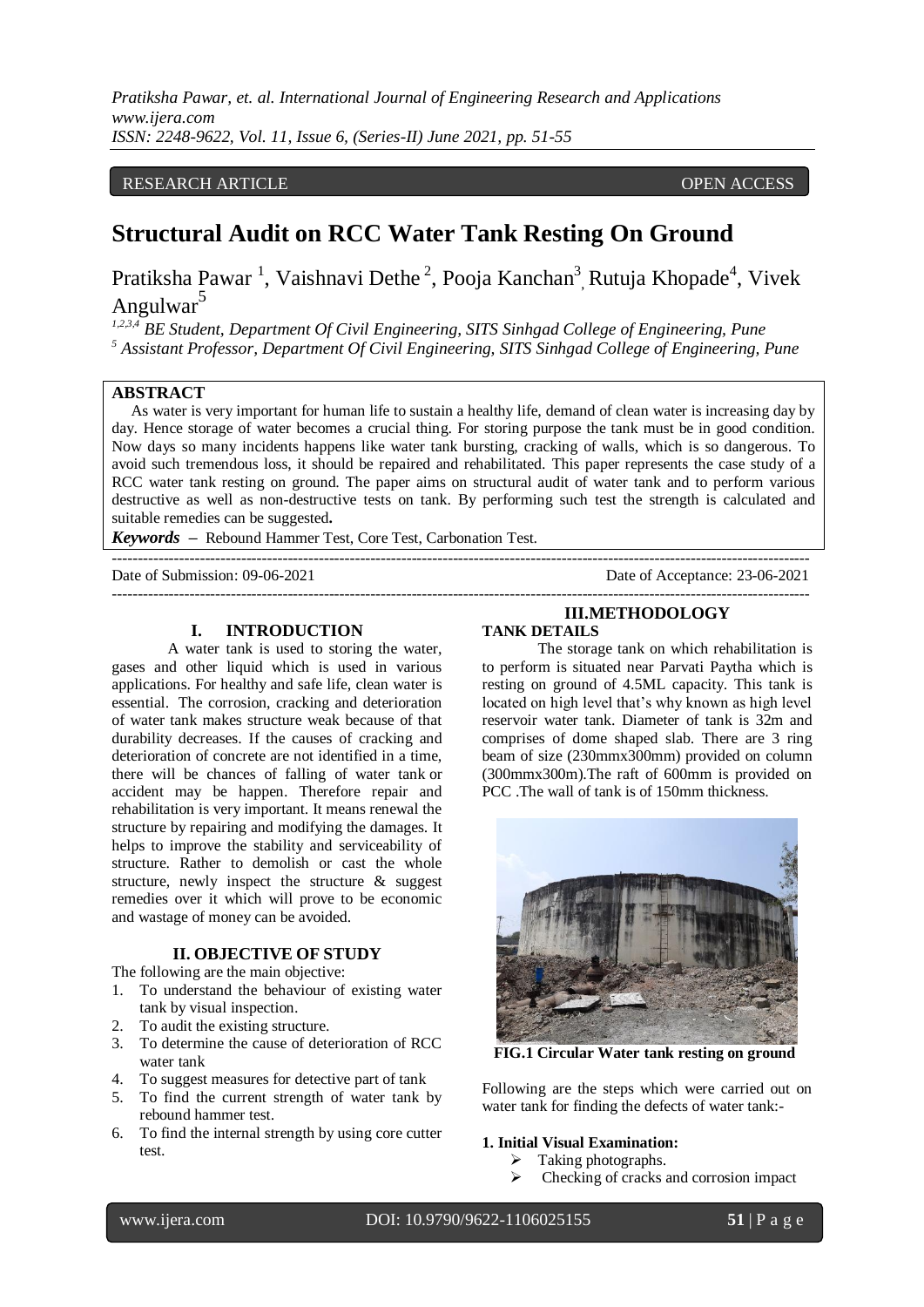### **2. Audit the Existing tank structure:**

- $\triangleright$  Collect all original drawings.
- Collecting information about repair works.
- $\triangleright$  Find inspection report.

## **3. Field Testing:**

 $\triangleright$  Field testing is done for checking the strength and corrosion effect. With the help of all inspection results, following common test are decided to carry out on water tank.

### **4. Interpretation of Result:**

 $\triangleright$  By performing all necessary test interpret the result by maintaining a document.

#### **Non-Destructive and Destructive Test**

### **1. Rebound hammer test**

Rebound hammer test is used to find out the strength of concrete. It also used to find elastic properties. This test mostly taken on hardened concrete.

With the help of rebound hammer readings (on horizontally, vertically downward position) are taken out, then strength directly taken from graph present on rebound hammer.



**Fig.2 Detailed structure of Rebound Hammer**



**Fig.3 Correlation between Compressive Strength and Rebound Index**



**Fig.4 Performing Rebound Hammer Test**



**Fig.5 Recording readings of Rebound Hammer Test**

## **2. Concrete Core test**

Core test is also used for finding the compressive strength of concrete. It gives accurate result as compared to rebound hammer test .Take the core samples from the tank and with the help of CTM machine loads are calculated. Then compressive strength is calculated by the formula Compressive strength = maximum load /cross-

Section area



**Fig.6 Core Sample**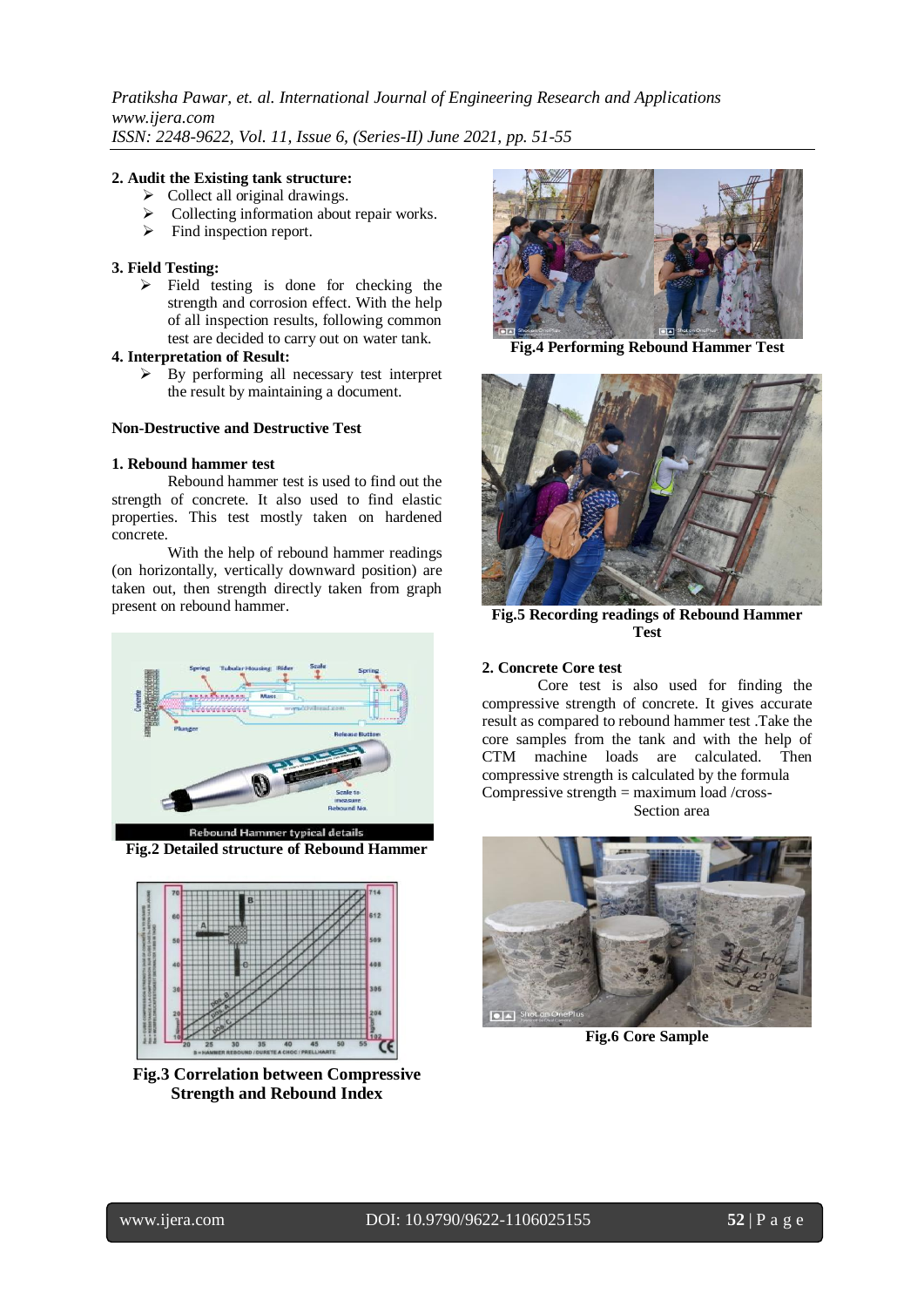

**Fig.7 Core cutter machine**

### **3. Carbonation test**

When the moisture gets contact with the steel reinforcement it started corroding. To find out the rate of corrosion carbonation test is needed. It is simple and easy process which is carried out on core sample by spraying the Phenolphthalein solution on it.



**Fig.8 Spraying of Phenolphthalein on core sample**

#### **IV.RESULTS AND TABLE**

As discussed in methodology, first we have to inspect the tank visually whether there is efflorescence, leaks, cracks or uneven settling but the tank in good condition from outside expects some minor changes.

From inside of tank Columns and Slab Reinforcement is exposed due to presence of chlorine in water we have observed.



**Fig. 9 Column and Slab reinforcement is exposed due to Chlorine attack**

**Graph1. Compressive Strength Vs Average Rebound Index /Rebound Number**

## COMPRESSIVE STRENGTH VS AVG REBOUND NO.



**Tables 1: Parvati HLR-3 Tank Rebound Hammer Test**

|               | RA   |      |    |    |      |                |                |
|---------------|------|------|----|----|------|----------------|----------------|
|               | FT   | WALL |    |    |      |                |                |
| AVG           |      |      |    |    |      |                |                |
| <b>REBOUN</b> | 27.6 | 29   | 41 | 47 | 48.4 | 50.            | 53             |
| D NO.         |      | .6   | .4 |    |      | $\mathfrak{D}$ | $\overline{2}$ |
| <b>COMPRE</b> |      |      |    |    |      |                |                |
| <b>SSIVE</b>  | 26   | 28   | 42 | 52 | 54   | 60             | 64             |
| <b>STRENG</b> |      |      |    |    |      |                |                |
| TH(MPA)       |      |      |    |    |      |                |                |
| <b>AVG</b>    |      |      |    |    |      |                |                |
| <b>COMPRE</b> | 27   |      |    |    | 54.6 |                |                |
| <b>SSIVE</b>  |      |      |    |    |      |                |                |
| <b>STRENG</b> |      |      |    |    |      |                |                |
| TH(MPA)       |      |      |    |    |      |                |                |
|               |      |      |    |    |      |                |                |

**Graph1** indicates the final output of Rebound Hammer Test. The graph plotted is a Compressive Strength Vs Average Rebound Number. The same is reflected in the tabular form .As Rebound Index increases, Compressive Strength also increases.

**Table 1** show that Average Compressive Strength and Average Rebound Number for wall and raft. From Renould Number we can predict that the Concrete quality of Raft is fair and for wall it is very

l

www.ijera.com DOI: 10.9790/9622-1106025155 **53** | P a g e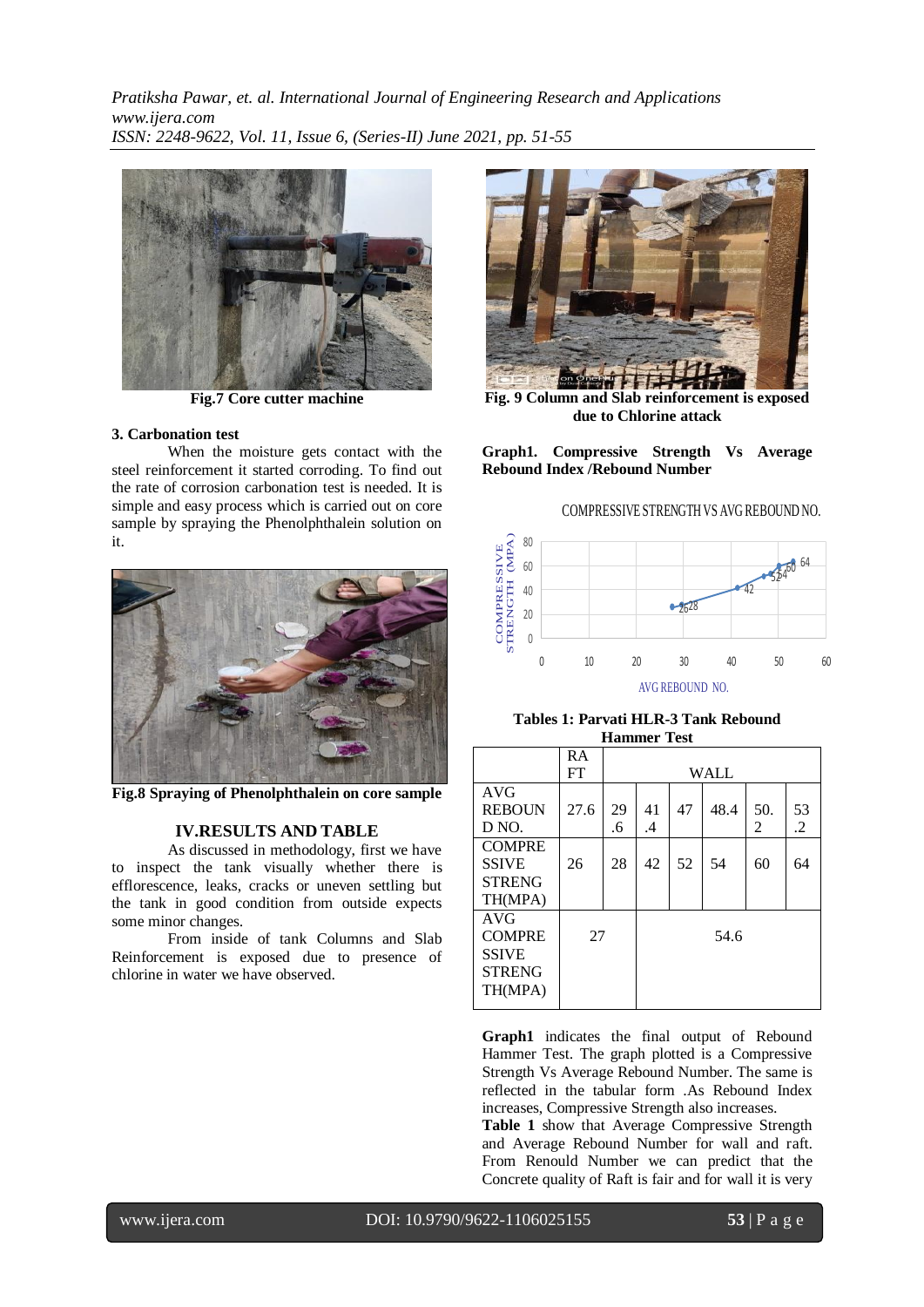good. The average strength for raft comes out to be 27 MPa and that of wall is 54.6MPa. The test cannot be held very accuracy of prediction of concrete strength in structure is 25%.

This graph signifies that the compressive strength of raft as well as wall is good enough and quality of concrete was also good.

**Graph 2: Parvati HLR 3 Core Cutting Test**



| ٠  | WA! | <b>WALL S2</b> | <b>K7</b><br>MAI I | <b>RAFTS</b><br>- | <b>RAFTS</b>   | <b>RAFT</b> |
|----|-----|----------------|--------------------|-------------------|----------------|-------------|
| -- |     | ac no          |                    | 50.1<br>----      | --<br>R.<br>-- | 43.49       |

**TABLE 2: Parvati HLR-3 Core Cutting Test**

| ID            | W  | W 2  | W3   | R <sub>1</sub> | R <sub>2</sub> | R <sub>3</sub> |
|---------------|----|------|------|----------------|----------------|----------------|
| <b>MARK</b>   |    |      |      |                |                |                |
| <b>AVG</b>    | 27 | 26.9 | 44.2 | 59.1           | 32             | 43.4           |
| <b>COMPR</b>  |    | 5    | 3    |                |                |                |
| <b>ESSIVE</b> |    |      |      |                |                |                |
| <b>STREN</b>  |    |      |      |                |                |                |
| <b>GTH</b>    |    |      |      |                |                |                |
| MPA)          |    |      |      |                |                |                |

**Table 2** Where W means wall and R means raft. This table shows that samples of wall and raft which gives average compressive strength. This test gives very accurate result. The average Compressive Strength of Raft was considered as 44.87 MPA and for Wall is considered as 32.73MPA. Hence the Compressive Strength was good enough.

**Graph 2** showing the compressive strength of concrete core

## **TABLE 3: Parvati HLR-3 Carbonation Test**

| ΙD             | <b>GRADE OF</b> |                |                    |
|----------------|-----------------|----------------|--------------------|
| <b>MARK</b>    | <b>CONCRETE</b> | <b>UNIT</b>    | <b>TEST RESULT</b> |
|                |                 |                |                    |
| <b>WALL</b>    | 20              | <b>OUALITA</b> | N <sub>O</sub>     |
| S1             |                 | <b>TIVE</b>    | <b>CARBONATION</b> |
| <b>WALL</b>    | 20              | <b>OUALITA</b> | NO.                |
| S <sub>2</sub> |                 | <b>TIVE</b>    | <b>CARBONATION</b> |
| WALL           | 20              | <b>OUALITA</b> | NO                 |
| S3             |                 | <b>TIVE</b>    | <b>CARBONATION</b> |
| <b>RAFT</b>    | 20              | <b>OUALITA</b> | NO                 |
| S1             |                 | <b>TIVE</b>    | <b>CARBONATION</b> |
| <b>RAFT</b>    | 20              | <b>QUALITA</b> | NO.                |
| 82             |                 | <b>TIVE</b>    | <b>CARBONATION</b> |
| <b>RAFT</b>    | 20              | <b>QUALITA</b> | NO                 |
| S <sub>3</sub> |                 | <b>TIVE</b>    | <b>CARBONATION</b> |

**Table 3** shows that samples of wall and Raft. No carbonation was seen in core samples; hence the reinforcement was safe from corrosion.

| TABLE 4: Parvathi HLR-3Tank RHT and Core |
|------------------------------------------|
| <b>Cutting Testing</b>                   |

| <b>SAMPLE</b><br><b>DESCRIPTION</b> | <b>AVG STENGTH</b>  |                |  |
|-------------------------------------|---------------------|----------------|--|
|                                     | <b>CORE</b>         | <b>REBUOND</b> |  |
|                                     | <b>CUTTING</b>      | <b>HAMMER</b>  |  |
| <b>RAFT</b>                         | 44.87<br>$N/MM^{2}$ | 27 N/MM^2      |  |
| WALL                                | 32.73<br>$N/MM^{2}$ | 54.66 N/MM^2   |  |

This is the final result of Core Cutting and Rebound Hammer Test. The Core Test was more reliable. The average Compressive Strength of Raft was considered as  $44.87$  N/mm<sup> $\lambda$ </sup> and for Wall is considered as 32.73 N/mm^ 2. Hence the Compressive Strength was good enough. All samples appear Purple so there was no Carbonation hence the reinforcement was safe from corrosion and concrete was well alkaline.

## **III. CONCLUSION**

RCC water tank or structures are damages because of various attacks. Therefore, damaged tank structures are required to repaired and rehabilitated to increase their serviceability. If the structure affected by cracking, corrosion then a proper treatment is needed for restoring the strength. The test which was performed on water tank helped to find out compressive strength of the concrete.

From above result, we conclude that there is no need of demolition of whole structure. As water tank is in well condition only demolition of Column and Slab are necessary. As raft of old